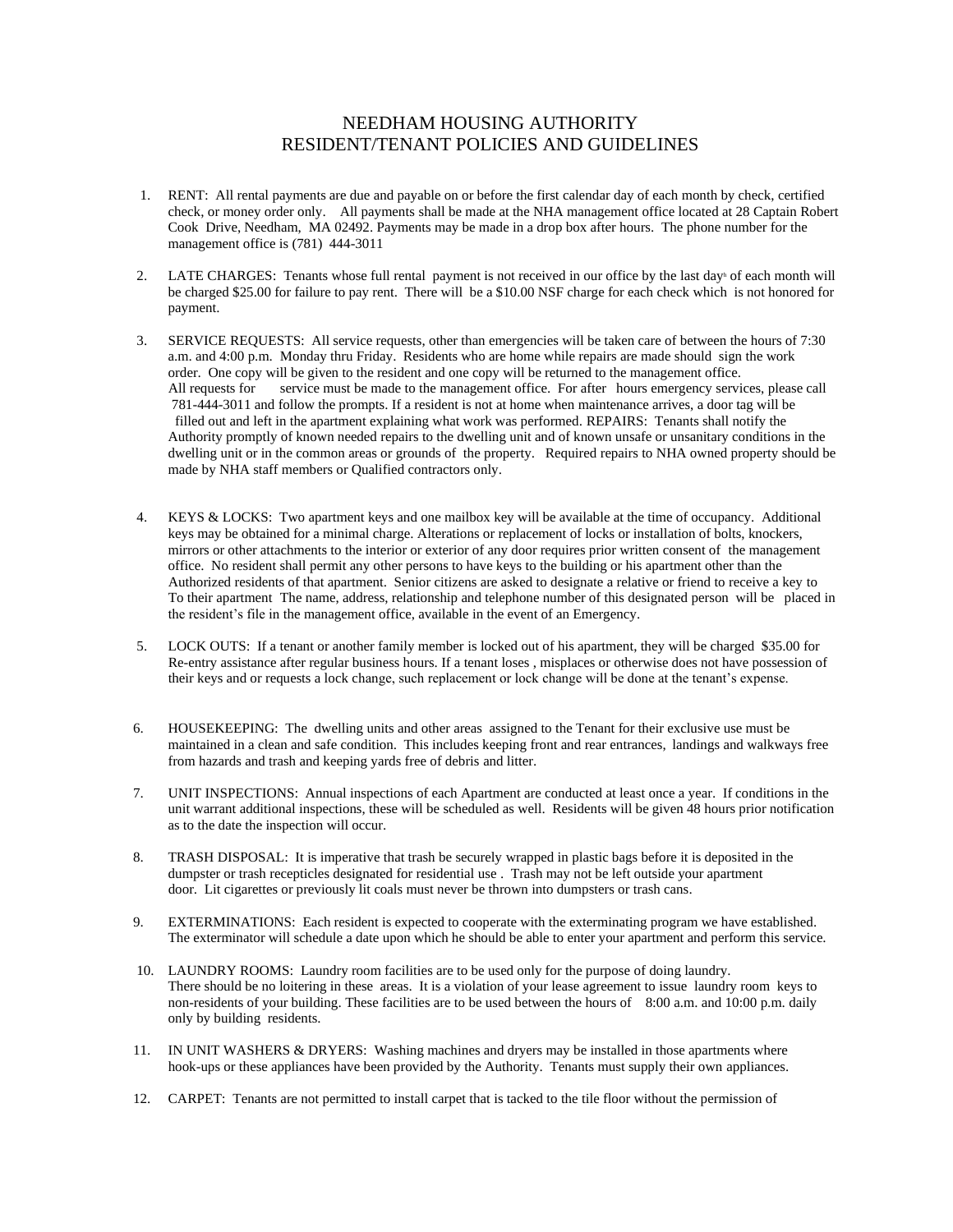management. For tiled units, carpet tape is the only type of attachment which will be approved. Tenants will be charged for any damages that are incurred as a result of carpet being improperly installed

- 13 COMMON AREAS: The sidewalks, entrances, passages, vestibules, stairwells, corridors, halls, and lobbies must not be obstructed. .
- 14 ALTERATIONS: No alterations, additions or improvements shall be made in or to the premises without written approval by the landlord. Contact paper, wall tile, stick-on mirrors, and wallpaper are not to be installed in the apartments. Picture hooks are acceptable.
- 15. WINDOWS AND DOORS: Nothing is to be swept, shaken, or thrown out of the windows or doors or into the halls, or stair wells in any manner. Nothing shall be placed or permitted in the windows or doors or the hallways which might be blown from or which, in the judgment of the Authority, would detract from the appearance of the building. Nothing shall be hung from the outside or upon the stair rails of the building. Nothing shall be stored on the landings, porches, or under the stairs of the buildings.
- 16. LAWNS AND SHRUBBERY: Management desires to maintain the lawns and shrubbery in an attractive condition. Those Residents responsible for the upkeep of their own lawns may borrow a lawnmower from the NHA for this purpose by placing a work order at the management office. Disabled residents may contact the NHA Management office for assistance.
- 17. FIRE EQUIPMENT: It is a criminal offense to tamper with any fire equipment in and around the building.
- 18. UTILITIES: Conservation of utilities furnished by the Authority is strongly encouraged. The disconnection Or shut off of heat related utilities during the winter can result in extensive damage to the units and to personal property. Residents should avoid the disconnection of service for such utilities. Failure to maintain continuous utility service is a violation of your lease agreement.
- 19. CHARGES: At the time of leasing, residents will receive a list of standard charges which may be assigned where applicable. This list is available at the NHA management office.
- 20. REPAIRS: Tenants shall notify the Authority promptly of known needed repairs to the dwelling unit and of known unsafe or unsanitary conditions in the dwelling unit or in the common areas or grounds of the property. Required repairs to NHA owned property should be made by NHA staff members or Qualified contractors only.
- 21. NOISE: No tenant or resident should make, or allow to be made any disturbing noises by himself, his family, visitors, agents, etc. No automobiles, no musical instruments, stereo equipment, radio or television shall be operated so as to interfere with the rights, comforts, or peaceful enjoyment or convenience of other tenants.
- 22. CHILDREN: Residents will be held responsible for the ongoing supervision of their children or visiting children in their care. Property damages resulting from the play or other social activities of children residing in or visiting the property will be charged back to the leaseholder supervising them.
- 23. PETS: The NHA will allow for pet ownership in its public housing development with written pre-approval of the NHA. Residents are responsible for any damage caused by their pets, including the cost of fumigating or cleaning their units. In exchange for this right, resident assumes full responsibility and liability for the pet and agrees to hold the WHA harmless from any claims caused by an action or inaction of the pet. Residents must have the prior approval of the NHA before moving a pet into their unit. Residents must request approval in accordance with NHA Pet Ownership Policy and must be fully completed before the NHA will approve the request.
- 24 VISITORS: The tenant shall not allow any guest, any member of the household, or any person under the tenant's control to disturb other residents' peaceful enjoyment of their accommodations.
- 25. CRIMINAL ACTIVITY; The tenant shall not allow any resident, guest, any member of the tenant's household, or any person under the tenant's control to engage in any criminal activity that threatens the health, safety, or rights or other residents or employees of the Needham Housing Authority, or any other individual. THIS IS A DRUG FREE COMMUNITY. Tenants or other occupants of the household who involve themselves with illegal drug activities on or